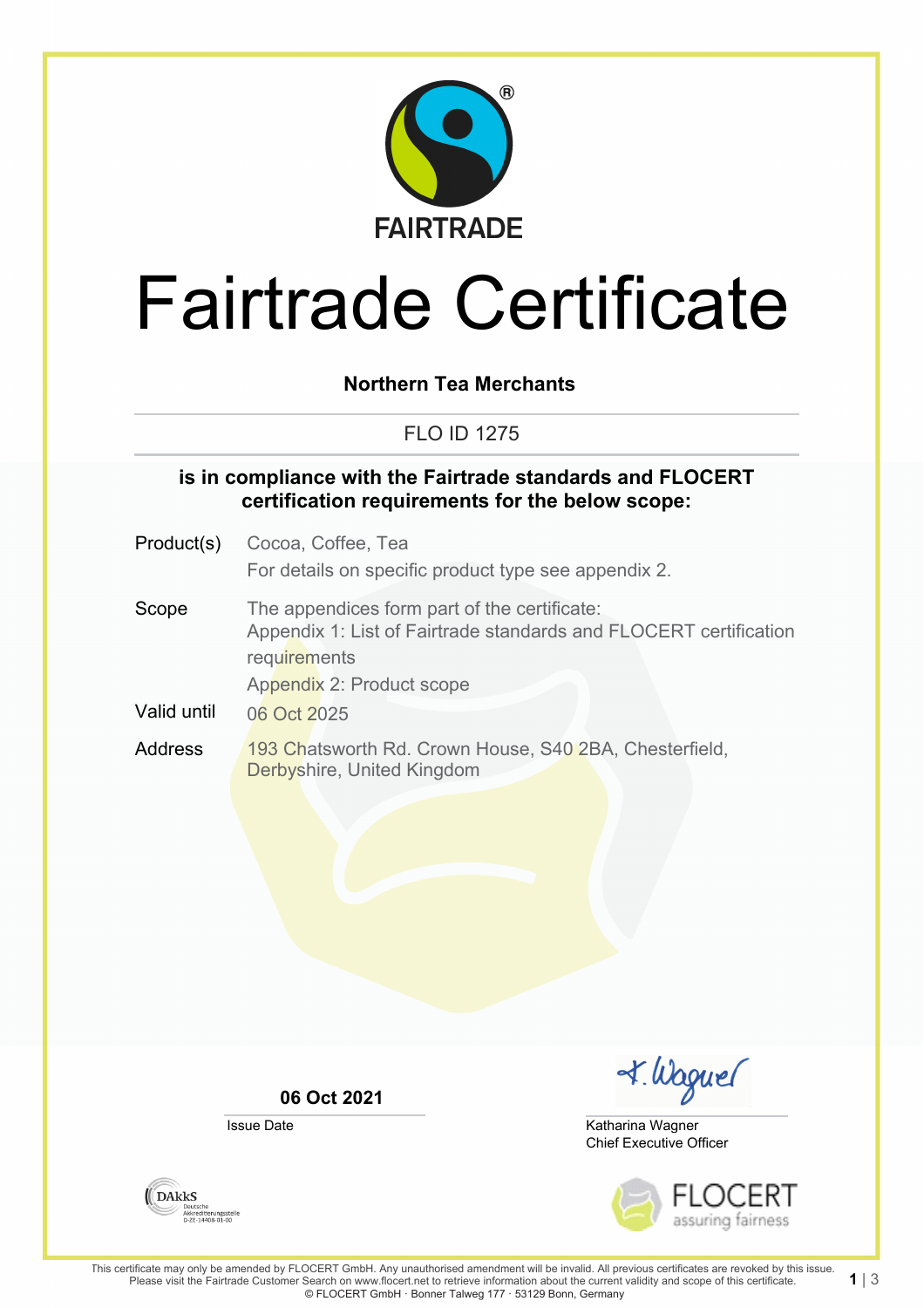

# Fairtrade Certificate

## **Northern Tea Merchants**

FLO ID 1275

**Appendix 1:**

**List of Fairtrade standards and FLOCERT certification requirements**

## **The organization Northern Tea Merchants with FLO ID 1275 ... is in compliance with the following Fairtrade standards**

#### Trader SCORE

- Fairtrade Trader Standard
- Fairtrade Standard for Cocoa
- Fairtrade Standard for Coffee
- Fairtrade Standard for Tea

## **... is in compliance with the following FLOCERT certification requirements**

Trader SCORE

• FLOCERT Public Compliance Criteria List – Trade Certification